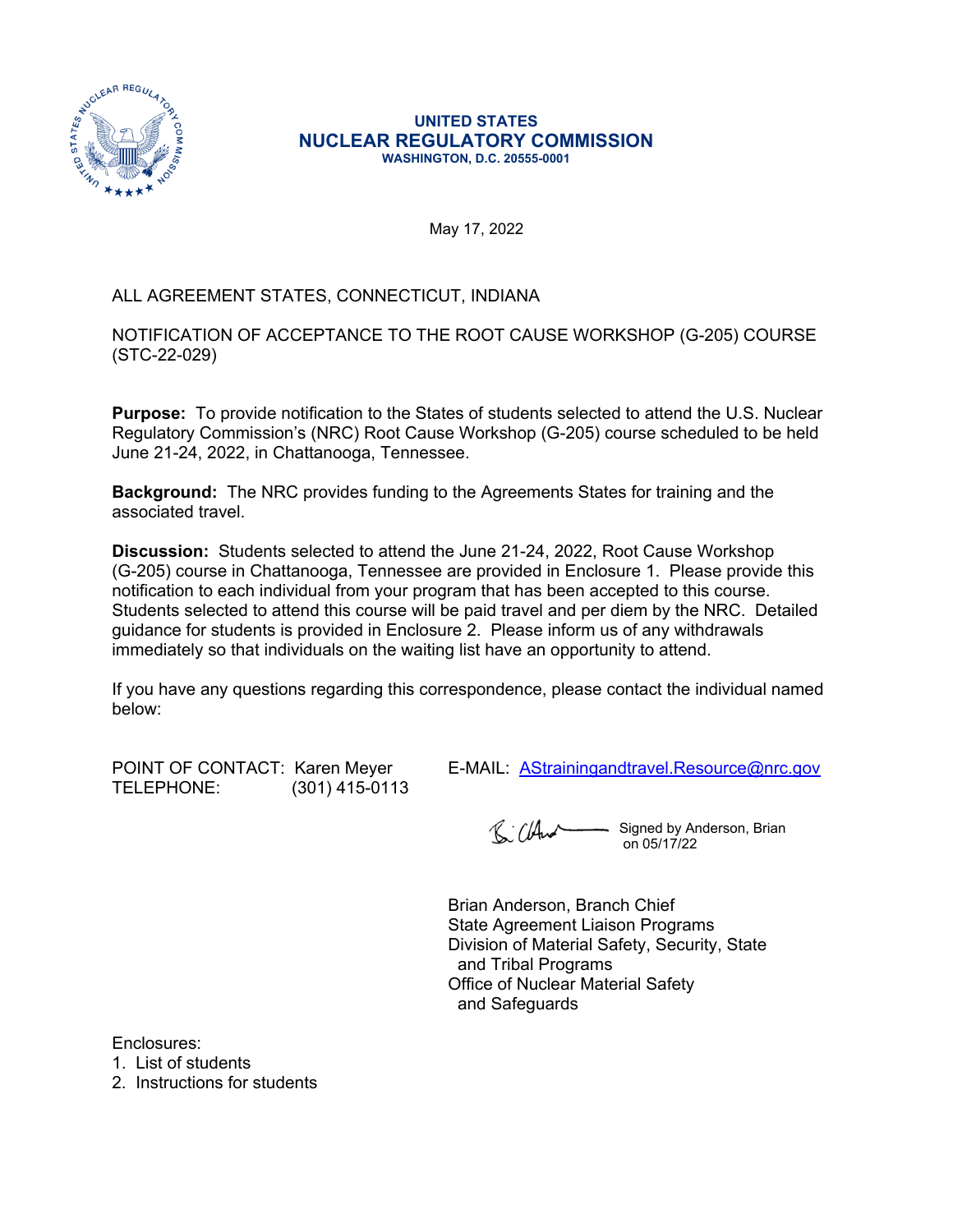# **ROOT CAUSE WORKSHOP (G-205)**

June 21-24, 2022 Chattanooga, TN

| <b>STATE</b>      | <b>PARTICIPANT</b>                      |  |  |
|-------------------|-----------------------------------------|--|--|
| <b>ILLINOIS</b>   | <b>Brent Russell</b>                    |  |  |
| <b>TENNESSEE</b>  | <b>Matthew Greenwood</b>                |  |  |
| <b>WASHINGTON</b> | Jasmin Hernandez<br><b>Boris Tsenov</b> |  |  |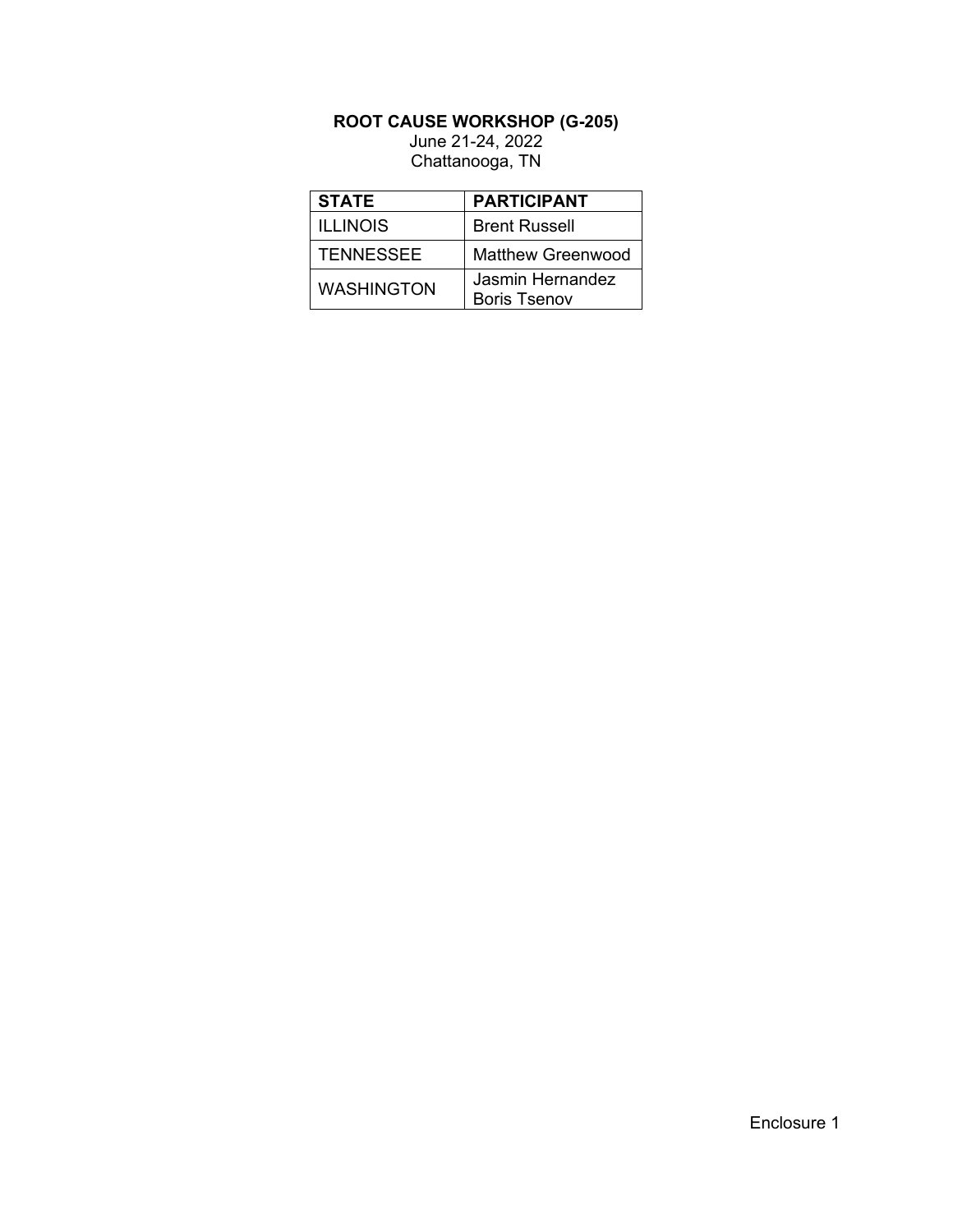### **INSTRUCTIONS TO STUDENTS**

**ACCEPTANCE**: Individuals listed in Enclosure 1 have been accepted for participation in the Root Cause Workshop (G-205) course. This course is scheduled to be presented June 21-24, 2022, at the U.S. Nuclear Regulatory Commission (NRC) Technical Training Center (TTC). The TTC is located at 5746 Marlin Road, Suite 200, Osborne Office Center (near Eastgate Shopping Center) Chattanooga, Tennessee 37411-5677. The facility's telephone number is (423) 855- 6500.

**COURSE**: Please see our Web site, <https://scp.nrc.gov/training.html>for the Tentative Course Schedule and note that this course has two components, a live webinar and classroom.

A functionality webinar will be conducted on Monday, June 13th, from 1:00 – 2:00 p.m. EDT. **Attendance at this webinar is mandatory**.

A pre-course webinar will be conducted on Wednesday, June 15th, from 1:00 – 5:00 p.m. EDT. You will receive an invite to the webinar session. You will need to register for the session. **Attendance at this webinar is mandatory**.

You will also be enrolled in the NRC's Collaborative Learning Environment (CLE). You will receive a separate login and password once you have been enrolled. All course reference material and assignments will be provided in the CLE.

**You must attend and participate in all course components in its entirety to receive credit for the course.**

**LODGING AND TRAVEL:** Please plan to arrive on Monday, June 20th, and depart on Friday, June 24th. If there are no flights available that would allow you to arrive home before midnight on Friday, June 24th, you may elect to depart on Saturday, June 25th. In this event, NRC will provide reimbursement for hotel on Friday night and per diem on Saturday, June 25th. Students must make their own lodging and travel arrangements. If traveling by air, please contact El Sol Travel at 844-244-6694 for airline reservations and indicate that the travel is "Invitational" for the NRC. Please select a fully refundable government fare if one is available and make sure that El Sol Travel correctly direct bills your flight to the NRC credit card. If the need arises and you must make a change and/or cancel, contact Karen Meyer at (301) 415-0113 at least 2 weeks prior to the course.

Please complete the Travel Application Form which will be provided to you and submit to [AStrainingandtravel.Resource@nrc.gov](mailto:AStrainingandtravel.Resource@nrc.gov), at your earliest opportunity, but no later than, Monday, June 13th. Individuals should request the Federal government rate at the hotels. The per diem for Chattanooga, TN is \$109 for hotel and \$64 for meals and incidentals. The first and last day of travel is calculated at 75 percent. Students are responsible for their own transportation between the hotel and the training center. If you are authorized to drive, the Federal mileage reimbursement is .585 cents per mile. Rental cars are **not** authorized for reimbursement.

In addition, you will need complete the attached voucher for reimbursement upon return from travel by July 8th. Review the itemized list for accuracy, including hotel, hotel tax and any additional authorized expenses. Then print, sign, scan, and e-mail back to me as one document with your hotel, flight receipt, and any other receipts over \$75.

Specific questions about the course can be sent directly to the NRC's Course Manager, Eric Riggs ([eric.riggs@nrc.gov\)](mailto:eric.riggs@nrc.gov).